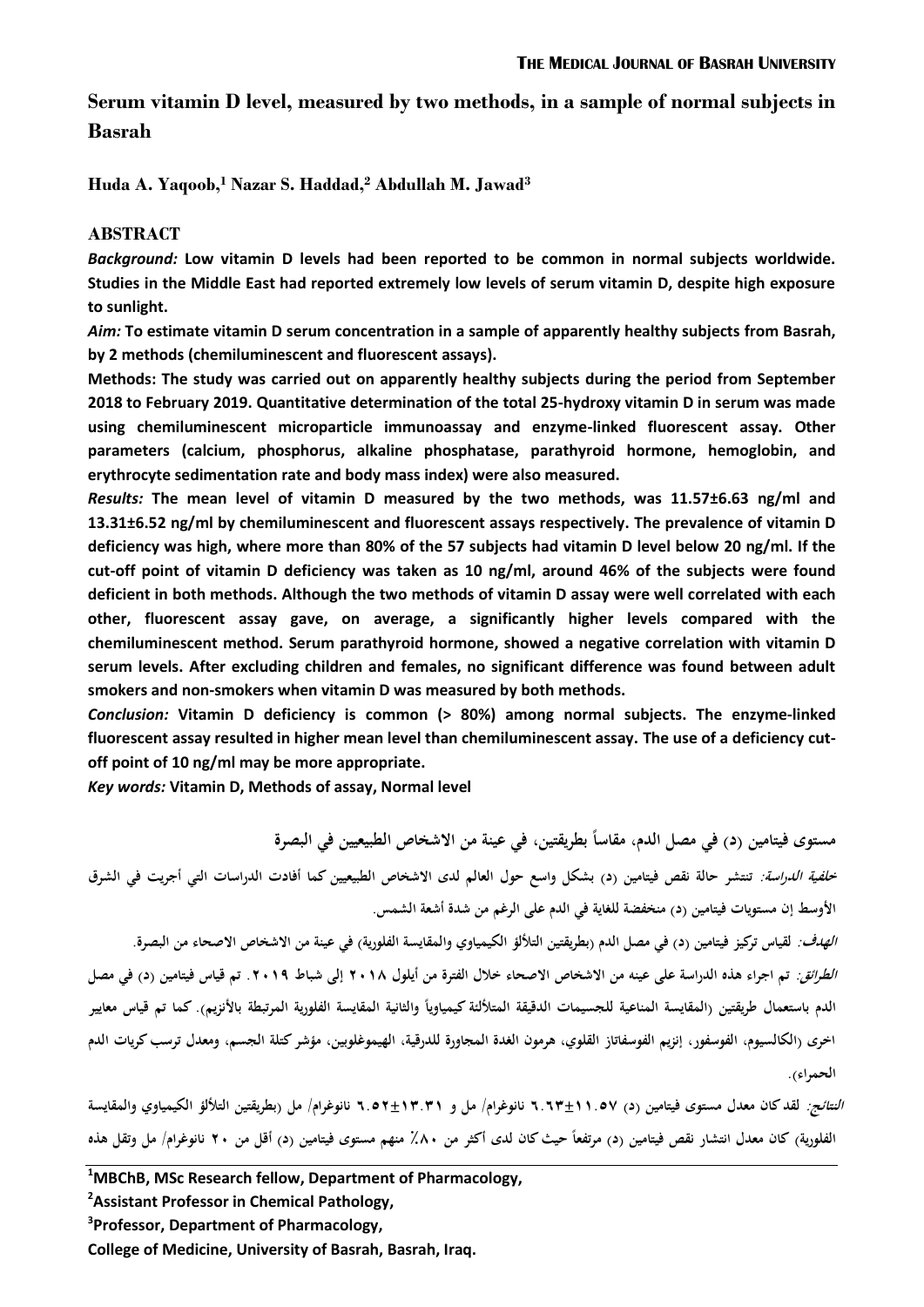**النسبة الى حوالي 46. بكال الطريقتين عند استخدام 01 نانوغرام/ مل كحد فاصل لحالة نقص فيتامين )د(. على الرغم من االرتباط المعتد بين**  الطريقتين المستعملتين لقياس فيتامين (د) الا ان المقايسة الفلورية المرتبطة بالانزيم أعطت معدل فيتامين أعلى بالمقارنة مع طريقة المقايسة المناعية للجسيمات الدقيقة المتلألئة كيمياوياً. كما ارتبط هرمون الغدة المجاورة للدرقية في مصل الدم سلباً مع مستويات فيتامين (د) في مصل الدم وبعد **ً** استبعاد الاطفال والاناث، لم نجد اختلافاً معتداً بين المدخنين وغير المدخنين من البالغين عند قياس فيتامين (د) بالطريقتين.

**ً االستنتاج: )أكثر من إن معدل حدوث نقص فيتامين )د(كان عاليا 421(. وكانت الطريقتان اللتان استعملتا لقياس فيتامين )د( مترابطتين بشكل جيد, ً** لكن المقايسة الفلورية المرتبطة بالانزيم أعطت معدلاً أعلى من المقايسة المناعية للجسيمات الدقيقة المتلألئة كيمياوياً. كما ان استخدام ١٠ **نانوغرام/ مل كحد فاصل لحالة نقص فيتامين )د( ربما يكون مالئما اكثر.**

**الكلمات المفتاحية: فيتامين د, طرق الفحص, المستوى الطبيعي**

#### **INTRODUCTION**

itamin D is a lipid-soluble vitamin, [1] having two forms; vitamin D3 (cholecalciferol), and D2 We decrease the carrotic contract the selection of the vitamin and the control (cholecalciferol), and D2 (ergocalciferol). Vitamin D3 is obtained naturally after exposure to ultraviolet light type B (UVB).<sup>[2]</sup> The diet represents another source for both types of vitamin  $D$ .<sup>[3]</sup> Vitamin  $D$  has a wide range of effects on cellular functions because of the presence of its receptors in most types of cells.[4] In addition to its well-known effect on calcium and phosphate metabolism, it has other significant effects in controlling infectious diseases. Calcidiol (25hydroxyvitamin D) is the primary circulating form, and it is the most commonly measured type in serum.<sup>[6]</sup> Different cut-off points to define vitamin D deficiency were reported. Several studies had reported levels of less than 20 ng/ml (50 nmol/L) to indicate deficiency.<sup>[2, 5,</sup>]  $7-15$ ] Others considered levels below 10 ng/ml  $(25 \text{ nmol/L})$  as deficient.<sup>[16-20]</sup> The prevalence of vitamin D deficiency in Saudi Arabia was reported as 98% of women and 92% of men.<sup>[21]</sup> 64% in Qatar,[9] 85% in Iran,[14] 11.3% in Jordan,<sup>[15]</sup> while in Kuwait, 81.7% of boys, 93.4% of girls were found vitamin D deficient or insufficient (< 20 ng/ml).<sup>[17]</sup> Vitamin D deficiency seems to be a world-wide problem even in western countries. Fifty five percent of hospitalized children with acute infection in Europe had serum vitamin D level below 20 ng/ml (50 nmol/L).<sup>[22]</sup> In a group of north Italian children, 46% had vitamin D deficiency and 9% had severe deficiency.<sup>[23]</sup> The extremely low

levels of serum vitamin D reported by studies in the Middle East despite high exposure to sunlight and variation in vitamin D deficiency prevalence using different methods of vitamin D assay together with limited number of studies in Iraq constitute the rationale behind conducting this study which tries to estimate vitamin D serum concentration, measured by 2 methods, in a sample of apparently healthy subjects from Basrah.

#### **PATIENTS AND METHODS**

This study was carried out during the period from September 2018 to February 2019. It was conducted on 57 apparently healthy subjects (24 males and 33 females, by history and physical examination) from Basrah general population, and their consent were obtained to participate in the study. Questionnaire form was filled for each participant, which contained information regarding age, gender, educational level, occupation, sun exposure, skin color, residency, social habits (smoking, alcohol drinking), and others. In addition, body weight and height were measured to calculate body mass index (BMI < 18.5 Kg/m<sup>2</sup> was considered underweight, 18.5-24.9 Kg/m<sup>2</sup> average, 25-29.9 Kg/m<sup>2</sup> overweight and 30  $\text{Kg/m}^2$  and more obese) according to the WHO classification.<sup>[24]</sup> Peripheral venous blood samples were collected from each participant, for measurement of serum vitamin D, hemoglobin, ESR, serum calcium, serum phosphorus, serum alkaline phosphatase and serum parathyroid hormone. Vitamin D was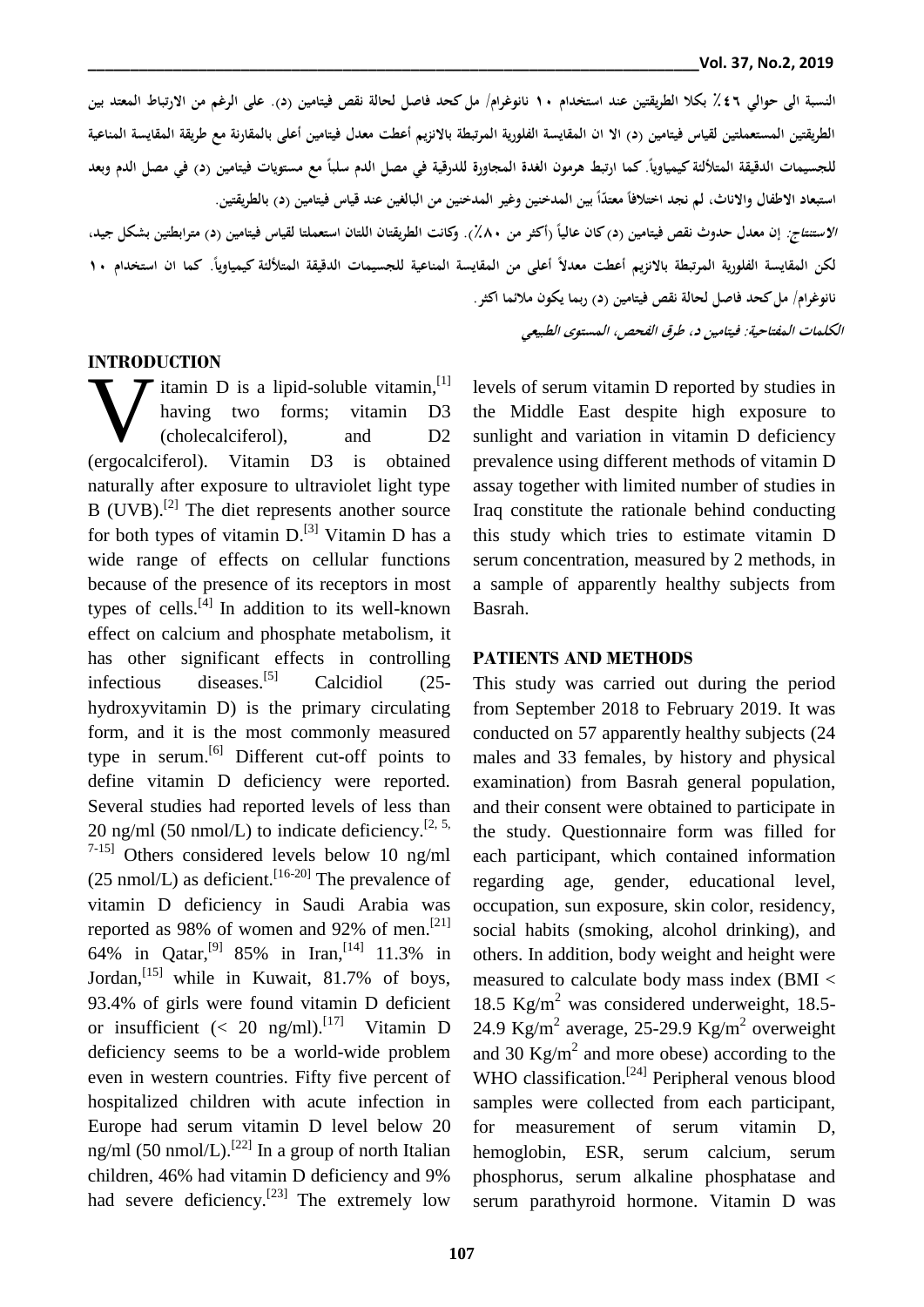measured by two methods; chemiluminescent microparticle immunoassay (CMIA) using 25- OH vitamin D kit on the Architect system (Abbott Diagnostic,USA), and enzyme-linked fluorescent assay (ELFA) using VIDAS 25-OH Vitamin D total testing kits (Biomerieux, France) on VIDAS automated immunoassay platform. In the present study, the metabolically stable form of vitamin D; 25(OH)D was measured. Different cut-off points to define vitamin D deficiency were used. Serum calcium, serum phosphorus, serum alkaline phosphatase were measured by Cobas Integra 400 Plus Autoanalyzer (Roche Diagnostic, Germany), while serum parathyroid hormone was measured by Cobas E411 ECLIA Immunoanalyzer (Roche Diagnostic, Germany). Hemoglobin was measured by Sysmex hematological autoanalyzer (Japan). ESR was measured manually by Westergren method.

Statistical Package for Social Sciences (SPSS), version 20 was used for statistical analysis; *p* value < 0.05 was considered statistically significant. Paired sample t-test was used for differences between the two methods of vitamin D measurement, and Fisher's Exact test for categorical data. Pearson correlation test was performed to find out the correlation between vitamin D serum concentration and serum levels of calcium, phosphorus, alkaline phosphatase, and parathyroid hormone.

### **RESULTS**

## *1. Characteristics of study participants*

Fifty seven subjects were recruited for this study. Their age ranged from 9 to 71 years, with a mean of  $35.2 \pm 16.0$  years. Twenty four (42.1%) were males and 33(57.9%) were females. Their BMI ranged from 15.3 to 37.5 Kg/m<sup>2</sup> with a mean of 26.44 $\pm$ 4.85 Kg/m<sup>2</sup>. After excluding children and females, 8(14%) of them were smokers and 9 were non-smokers (15.8%). Fifty (87.7%) of them were practicing indoor occupations and 20 (35.1%) lived in urban areas. Those having a daily sun exposure of >

60 min were 22 (38.6%), and those with a light brown skin color were 34 (59.6%). The mean values of all measured biochemical parameters were within reported normal range except alkaline phosphatase (ALP) which showed higher mean values than normal range. The mean levels of ALP in adults (after excluding those below the age of 18 years) were 136.32±44.56 U/L (n=36) (Table-1).

|                     |  | Table 1. General characteristics of study |  |
|---------------------|--|-------------------------------------------|--|
| <i>participants</i> |  |                                           |  |

| <b>Characteristics</b>                     |                              | The study sample<br>$(n=57)$            |  |
|--------------------------------------------|------------------------------|-----------------------------------------|--|
|                                            | $Mean \pm SD$                | $35.2 \pm 16.0$                         |  |
|                                            | $< 1\overline{8}$            | $9(15.8\%)$                             |  |
| Age (years)                                | 18-65                        | 46 (80.7%)                              |  |
|                                            | > 65                         | $2(3.5\%)$                              |  |
|                                            | <b>Males</b>                 | 24 (42.1%)                              |  |
| Gender                                     | <b>Females</b>               | 33 (57.9%)                              |  |
| $\overline{\mathrm{BMI}(\mathrm{Kg/m}^2)}$ | <b>Mean±SD</b>               | $26.44 \pm 4.85$                        |  |
|                                            | < 18.5                       | $2(3.5\%)$                              |  |
|                                            | 18.5-24.9                    | 27 (47.4%)                              |  |
|                                            | 25-29.9                      | $15(26.3\%)$                            |  |
|                                            | $\geq 30$                    | 13 (22.8%)                              |  |
|                                            | <b>Smoker</b>                | 8(14%)                                  |  |
| <b>Smoking</b>                             | <b>Non-smoker</b>            | $9(15.8\%)$                             |  |
|                                            |                              |                                         |  |
| Skin color                                 | White                        | $16(28.1\%)$                            |  |
|                                            | <b>Light brown</b>           | 34 (59.6%)                              |  |
|                                            | Dark brown                   | 7(12.3%)                                |  |
|                                            | <b>Indoor occupation</b>     | 50 (87.7%)                              |  |
| Occupation                                 | <b>Outdoor</b><br>occupation | 7(12.3%)                                |  |
|                                            | Urban                        | 20 (35.1%)                              |  |
| <b>Residency</b>                           | <b>Rural</b>                 | 37 (64.9%)                              |  |
|                                            | < 20 minutes/day             | 14 (24.6%)                              |  |
| Sun exposure                               | 20-60 minutes/day            | 21 (36.8%)                              |  |
|                                            | $> 60$ minutes/day           | 22 (38.6%)                              |  |
|                                            | <b>Illiterate</b>            | $5(8.8\%)$                              |  |
| <b>Educational</b><br>level                | Primary                      | $15(26.3\%)$                            |  |
|                                            | <b>Secondary</b>             | 18 (31.6%)                              |  |
|                                            | <b>University</b>            | $19(33.3\%)$                            |  |
|                                            | Calcium                      | $8.91 \pm 0.84$ (7.31-10.4) n<br>$= 54$ |  |
| <b>Biochemical</b><br>parameters           | <b>Phosphorus</b>            | $3.82 \pm 0.75$ (2.68-6.41)<br>$n=55$   |  |
|                                            | <b>Alkaline</b>              | $163.4 \pm 90.5$ (74.96-                |  |
|                                            | phosphotase                  | 440.16) $n=43$                          |  |
|                                            | Parathyroid                  | $58.32 \pm 32.83$ (15.57-               |  |
|                                            | hormone                      | $218.4$ ) n=49                          |  |
| Hematological                              | Hemoglobin                   | $12.48 \pm 1.59$ (9.3-15.6)<br>$n = 55$ |  |
| parameters                                 | <b>ESR</b>                   | $33.14 \pm 32.027$ (5-140)<br>$n=54$    |  |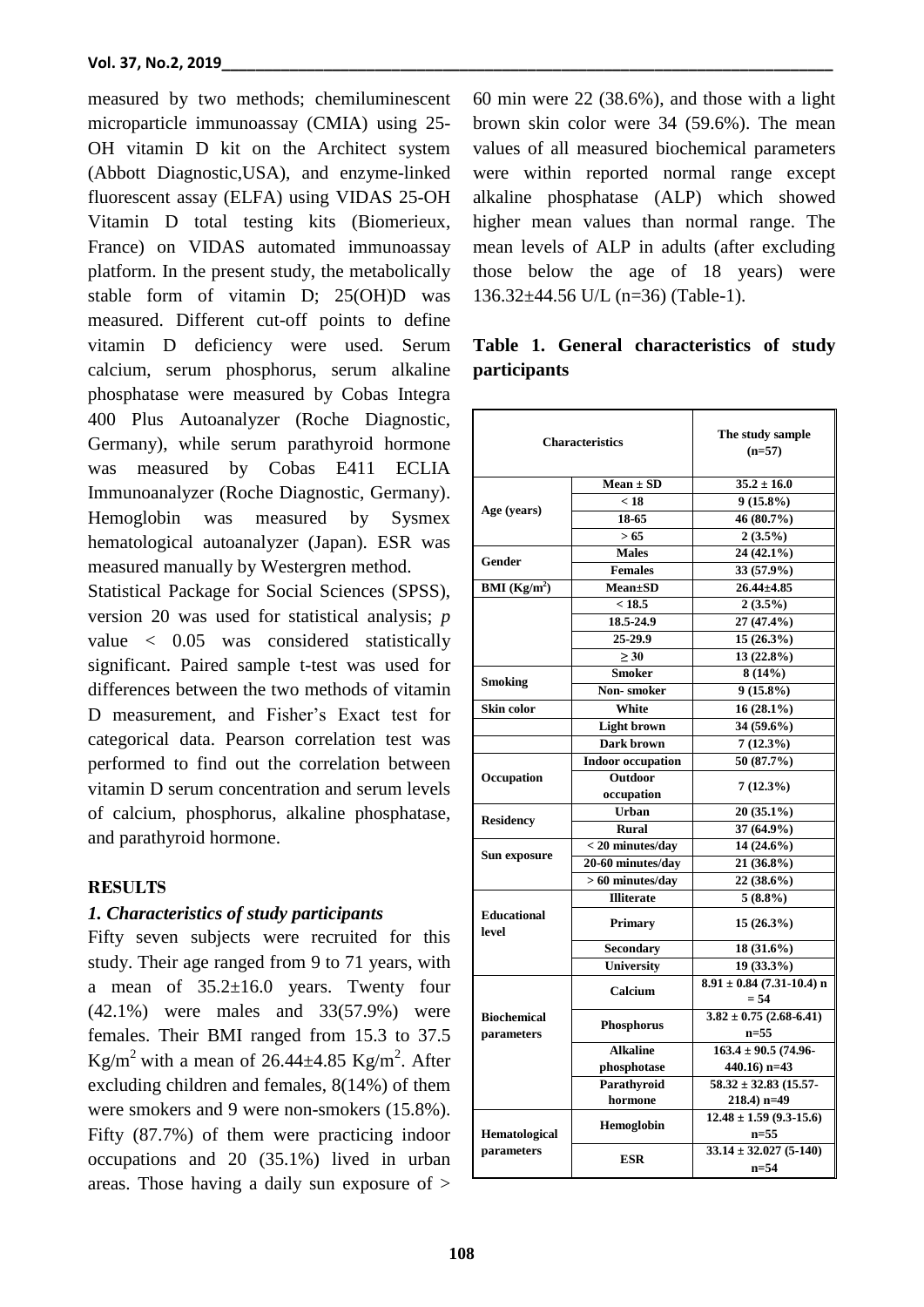# *2. Baseline measurement of vitamin D*

The mean level of vitamin D measured by CMIA was  $11.57\pm6.63$  ng/ml, and by Enzymelinked fluorescent assay was 13.31±6.52 ng/ml. The two methods were well correlated and the correlation was highly significant. One difference between the two methods, is that the mean of vitamin D serum level measured by chemiluminescent microparticle immunoassay method was lower than levels measured by enzyme-linked fluorescent assay (Table-2, Figure-1).

**Table 2. Measurement of vitamin D [25(OH)D] in control subjects using two laboratory methods.**

| <b>Methods of measurement</b>             | Serum level of<br>vitamin D |  |
|-------------------------------------------|-----------------------------|--|
| <b>Chemiluminescent</b><br>immunoassay    | $11.57 \pm 6.63$            |  |
| <b>Enzyme-linked fluorescent</b><br>assay | $13.31 \pm 6.52$            |  |
| $P$ value                                 | 0.004                       |  |



**Fig 1. Correlation between the two methods of vitamin D assay; chemiluminescent microparticle immunoassay and enzyme-linked fluorescent assay in a sample of normal subjects (2 tailed Pearson correlation, P < 0.001).**

**3. Categorization of vitamin D serum level into deficient, insufficient and sufficient ranges.**

In both methods of assay, the majority of participants (more than 80%) had serum vitamin

D levels within the deficient range, when the cut-off point for deficiency was below 20 ng/ml. This percentage was reduced to around 46% when the cut-off point for deficiency was taken below 10 ng/ml (Table-3).

**Table 3. Categorization of vitamin D serum levels into deficient, insufficient and sufficient, when the cut-off points for deficiency was taken as < 20 ng/ml and < 10 ng/ml.**

| 25 (OH)D            | <b>METHOD OF ASSAY</b> | <b>CUT-OFF POINT &lt; 20 NG/ML</b> | <b>CUT-OFF POINT &lt; 10 NG/ML</b> |
|---------------------|------------------------|------------------------------------|------------------------------------|
| <b>Deficient</b>    | <b>CMIA</b>            | 51 (89.5%)                         | 26 (45.6%)                         |
| $< 20$ ng/ml        | <b>ELFA</b>            | 47 (82.5%)                         | 27 (47.4%)                         |
| <b>Insufficient</b> | <b>CMIA</b>            | (10.5%)<br>6                       | 25 (43.9%)                         |
| 20-30 ng/ml         | <b>ELFA</b>            | 9(15.8%)                           | 20 (35.1%)                         |
| <b>Sufficient</b>   | <b>CMIA</b>            | 0                                  | (10.5%)<br>6                       |
| $> 30$ ng/ml        | <b>ELFA</b>            | 1(1.8%)                            | 10 (17.5%)                         |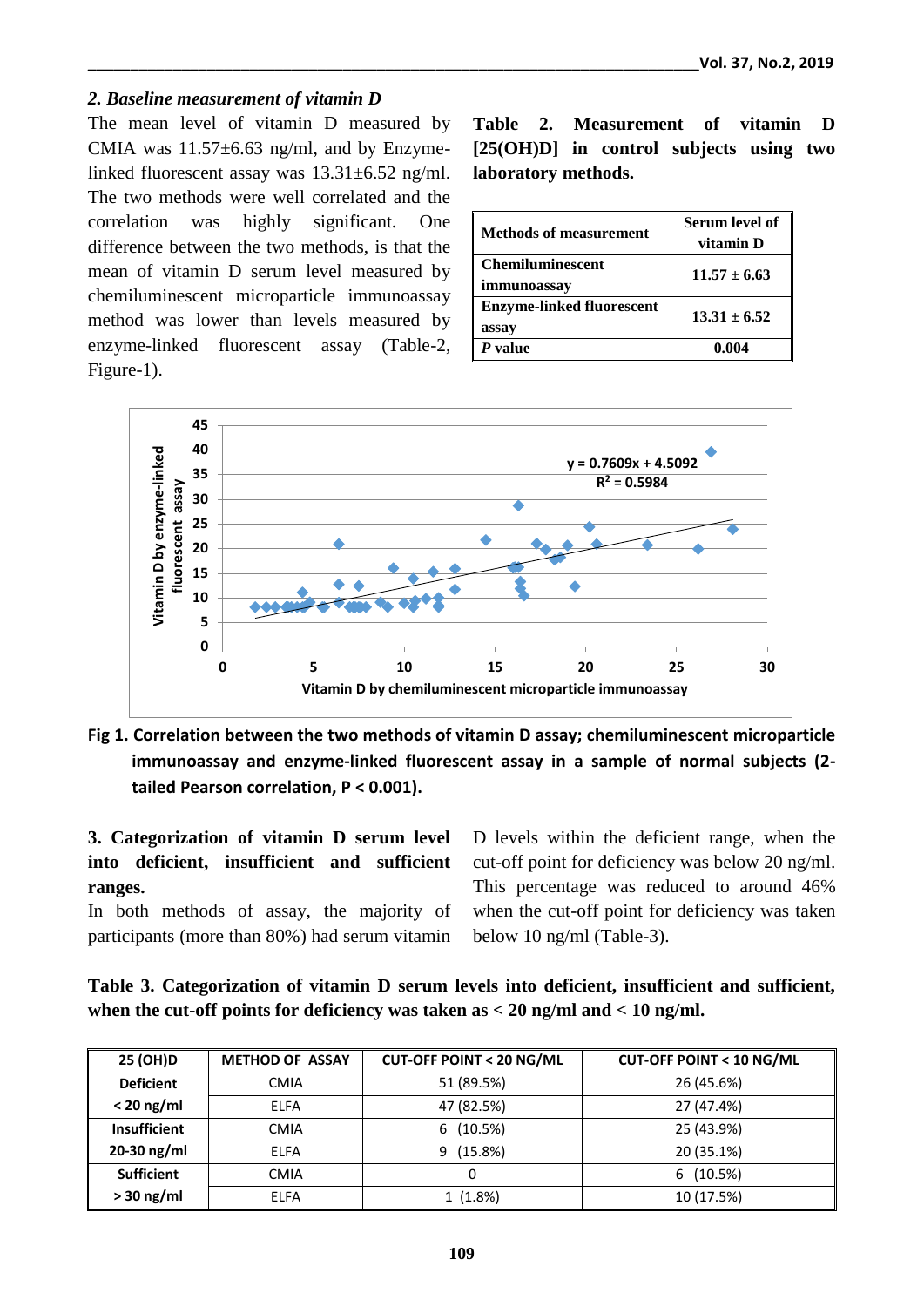**4. Correlation between vitamin D serum level with each of serum calcium, phosphorus, alkaline phosphotase and parathyroid hormone.**

The correlation between vitamin D serum concentration (measured by both CMIA and ELFA methods) and serum levels of calcium, phosphorus and alkaline phosphatase was not statistically significant. Parathyroid hormone, on the other hand, showed a significant negative correlation with vitamin D serum concentration in both methods (Figure 2, Figure 3).



**Fig 2. Correlation between vitamin D serum concentration measured by chemiluminescent immunoassay, and serum level of parathyroid hormone in a sample of normal subjects (a significant negative correlation,** *P= 0.015***).**



**Fig 3. Correlation between vitamin D serum level measured by ELFA and parathyroid hormone in a sample of normal subjects (with a significant negative correlation, P= 0.009).**

# **5. Relationship between different variables and the mean level of serum vitamin D level in a sample of normal subjects.**

Variables that showed statistically significant differences in the means of vitamin D serum levels in at least one method of vitamin D assay include: age (significantly lower level in those

below 18 years of age when it was measured by ELFA method), gender (significantly higher level in males than females), occupation (significantly higher levels in outdoor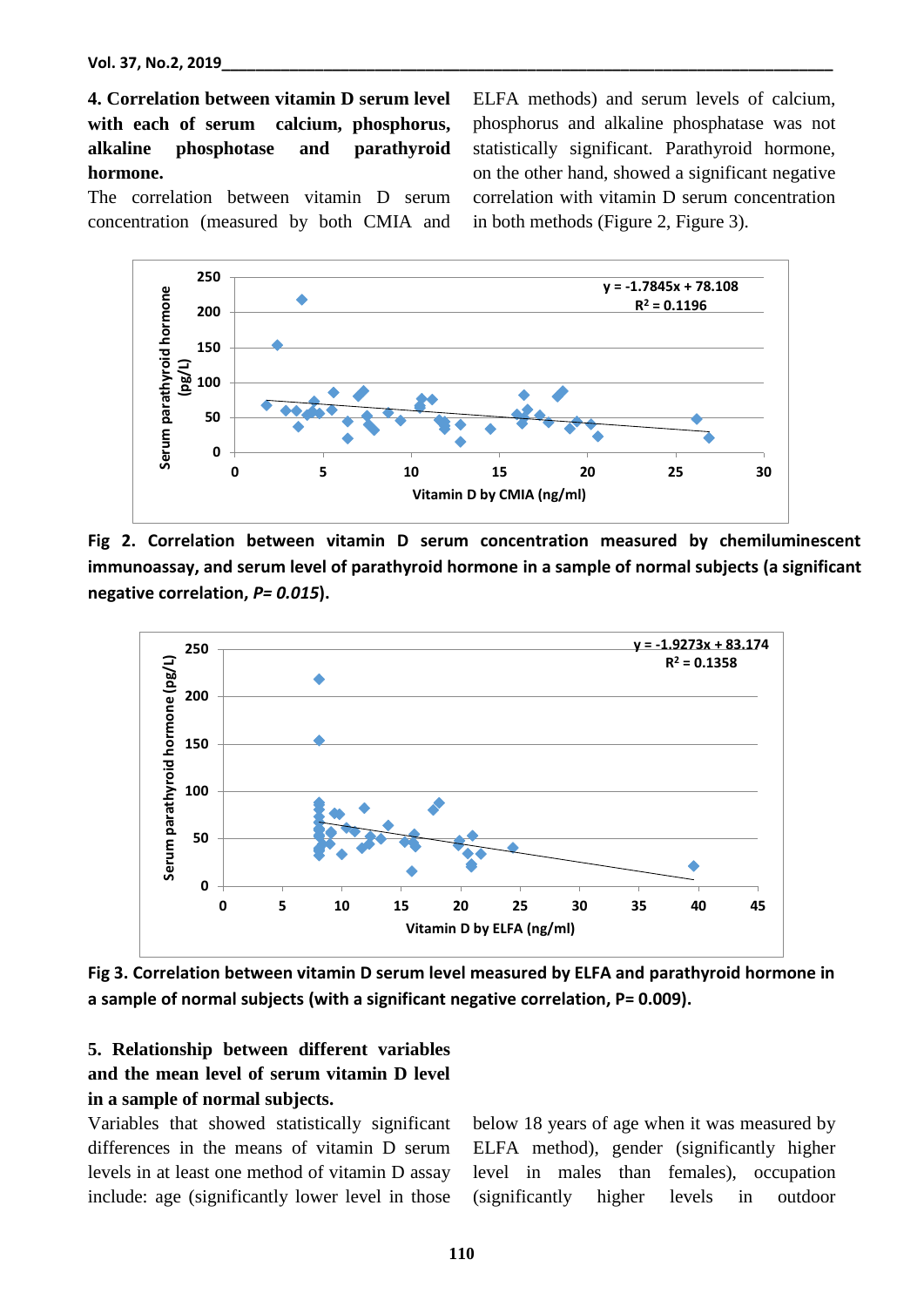occupations than indoor ones), sun exposure (significantly higher level of vitamin  $D$  in  $> 60$ minutes/day than < 20 minutes/day sun exposure), and skin color (significantly higher vitamin D level in dark brown complexion than light brown complexion). After excluding children and females, no significant difference was found between adult smokers and non smokers when vitamin D was measured by both methods (Table-4).

| <b>Variable</b> | <b>Subgroups</b>              | <b>CMIA</b>      | <b>ELFA</b>      |  |
|-----------------|-------------------------------|------------------|------------------|--|
| Age             | $<$ 18 years (n=9)            | $9.02 \pm 5.32$  | $10.42 \pm 3.92$ |  |
|                 | $\geq$ 18 years (n=48)        | $12.05 \pm 6.79$ | $13.86 + 6.80$   |  |
|                 | <b>Significance</b>           | $P = 0.158$      | $P = 0.049$      |  |
|                 |                               |                  |                  |  |
|                 | Males $(n=24)$                | $16.49 \pm 6.22$ | $17.77 \pm 7.20$ |  |
| Gender          | Females $(n=33)$              | $8 \pm 4.22$     | $10.07 \pm 3.39$ |  |
|                 | <b>Significance</b>           | $P = 0.000$      | $P = 0.000$      |  |
|                 |                               |                  |                  |  |
|                 | Sun exposure <20              | $8.35 \pm 4.08$  |                  |  |
|                 | $minutes/day(n=14)$           |                  | $10.99 \pm 3.78$ |  |
| Sun exposure    | Sun exposure >60              | $14.55 \pm 6.92$ | $15.83 \pm 6.35$ |  |
|                 | $minutes/day(n=22)$           |                  |                  |  |
|                 | <b>Significance</b>           | 0.016            | 0.086            |  |
|                 |                               |                  |                  |  |
|                 | Light brown $(n=34)$          | $10.38 \pm 5.83$ | $12.27 \pm 4.87$ |  |
| Skin color      | Dark brown $(n=7)$            | $19.61 \pm 4.70$ | $19.75 \pm 6.39$ |  |
|                 | Significance                  | 0.002            | 0.015            |  |
|                 |                               |                  |                  |  |
|                 | Indoor $(n=50)$               | $10.66 \pm 6.27$ | $12.4 \pm 6.27$  |  |
| Occupation      | Outdoor (n=7)                 | $18.1 \pm 5.7$   | $19.8 + 4.35$    |  |
|                 | <b>Significance</b>           | 0.012            | 0.003            |  |
|                 |                               |                  |                  |  |
|                 | Adults male smokers (n=8)     | $17.82 \pm 5.94$ | $16.66 \pm 5.35$ |  |
| <b>Smoking</b>  | Adults male non-smokers (n=9) | $16.16 \pm 6.51$ | $16.82 \pm 5.06$ |  |
|                 | <b>Significance</b>           | 0.591            | 0.951            |  |

**Table 4. Variables that contributed to the level of serum vitamin D level.**

### **DISCUSSION**

Vitamin D deficiency was found highly prevalent, where more than 80% had serum levels of vitamin D below 20 ng/ml, in both methods of assay. When the other cut-off point  $\ll$  10 ng/ml) was used, around 46% were found deficient. The prevalence of vitamin D deficiency varied not only between different countries, but even among studies from the same country. It may be as low as  $3\%$ <sup>[16]</sup> and 11.3%<sup>[15]</sup> or as high as 87.8%<sup>[13]</sup> and 98%.<sup>[21]</sup> Using the cut-off point of  $< 50$  nmol/L (i.e.  $< 20$ ) ng/ml) in another cross sectional study that included 103 females and 95 males, the

prevalence of vitamin deficiency was very high in females (around 99%) and males  $(92.6\%)$ <sup>[25]</sup> These results are similar to the results of the present study where vitamin D deficiency was found in 100% of female subjects and 75% of males, when vitamin D was measured by the chemiluninescent method. Different cut-off points, different methods of assay, seasonal and circadian variation and different characteristics of the study population may be behind such variations. Various risk groups might be expected to have different cut-off points. For example, breast-fed infants versus formula-fed,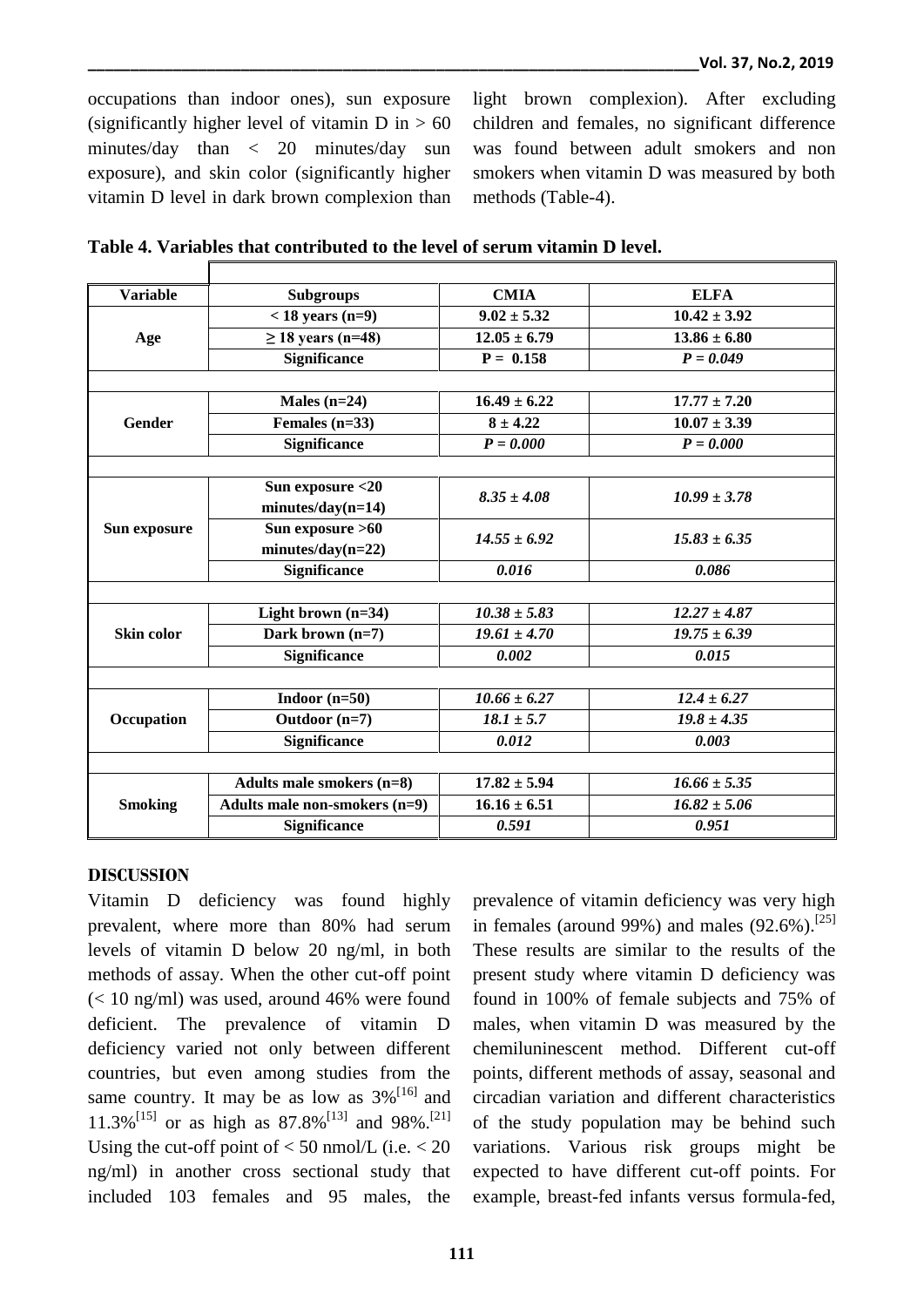children versus adolescents, adults, or elderly, dark versus light skin, adequate versus inadequate sun exposure, obese versus nonobese, and males versus females. However, nothing, in the reviewed literature, is clear about the use of specific cut-off points for different risk groups. The same cut-off points were used no matter what the characteristics of the participants were. The present study showed that the mean of vitamin D serum level was significantly lower among those aged less than 18 years in comparison to those 18 years and above when it was measured by ELFA method. The low level of vitamin D among children and adolescent had also been reported previously.<sup>[26]</sup> The latter study showed that all study participants among children had vitamin D deficiency. This was attributed to a decline in physical activity with less sun exposure. In addition, the peak of bone mass during puberty requires more vitamin D, resulting in a decline in its level.<sup>[26]</sup> It was found that 28% of young men had insufficient vitamin D, the percentage increased to  $37\%$  among those aged  $> 50$ years.[2] Reduced skin ability to produce vitamin D with increasing age, was a possible explanation for low level of vitamin D among elderly people.<sup>[17]</sup> The present study revealed that mean level of vitamin D was significantly lower among females when compared with males. Junaid et  $al^{[27]}$  considered female gender as a risk factor for vitamin D deficiency. This might be related to less sun exposure due to decreased outdoor activities, and to wearing veils.[17] Nearly all female participants in our study were wearing veils. Estrogen had been found to stimulate 1α-hydroxylase enzyme in the kidney which is responsible for the conversion of 25(OH)D to the active  $1,25(OH)<sub>2</sub>D$ . This results in an increase in  $1,25(OH)<sub>2</sub>D$  level and a decrease in  $25(OH)D$ level.[28] The present study showed that participants with indoor occupations had significantly lower levels than those of outdoor ones. Sowah et al<sup>[29]</sup> also found that 78% of

explanation is lack of enough sun exposure. Smoking as enzyme inducer, is expected to stimulate vitamin D metabolism and contribute to its deficiency. Ren et  $al^{[30]}$  found that the level of vitamin D in smokers was significantly lower than non-smokers. Similarly, Jiang et  $al^{[31]}$  when compared current and never smokers that vitamin D level was lower among current smokers, with an inverse relationship between level of vitamin D and number of cigarettes per day and smoking duration. Shinkov et  $al^{[32]}$  also reached to a similar conclusion in male smokers. In contrast to the above-cited findings, in the present study, it was found that serum level of vitamin D was higher among adult male smokers when compared with non-smokers. This unexpected result, although statistically not significant, might be related to the outdoor lifestyle of smokers with sufficient sun exposure. A Similar conclusion was reached by Grimnes et  $al^{[33]}$ , where current smokers had higher levels of vitamin D in comparison to never smokers. In addition to that, a number of paradoxical results had been encountered in the present study. Vitamin D is a fat-soluble vitamin. However, it was found that as the BMI increased, the prevalence of vitamin D deficiency decreased. People with darker skin such as African Americans or Hispanics were reported to have much lower vitamin D levels than those with lighter  $\sin$ <sup>[34]</sup> The reverse was true in the present study, where those with darker skin had significantly higher vitamin D serum levels. This dark skin, was not the black race, but might reflect sufficient sun exposure and more vitamin D synthesis. Finally, it can be concluded that vitamin D deficiency is common (> 80%) among apparently normal subjects in Basrah; the mean level was in the deficient range if the cut-off point was taken as 20 ng/ml. This prevalence is reduced to around 46% when the cut-off point was taken as 10 ng/ml, which might reflect the true situation more

indoor workers were vitamin D deficient, versus 48% among outdoor workers. One obvious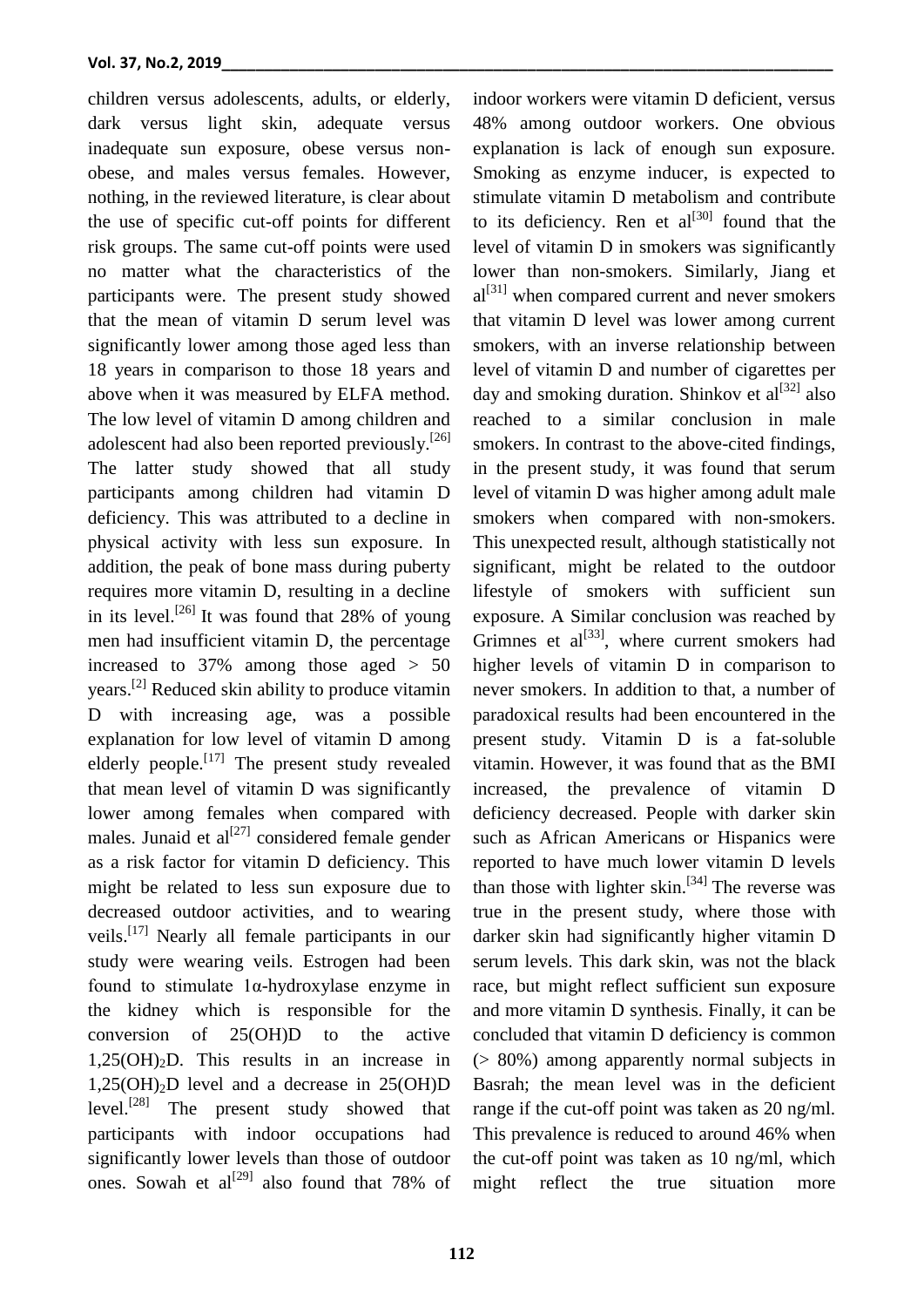appropriately. The two methods used to measure vitamin D level were well correlated but the enzyme-linked fluorescent assay resulted in higher mean level than chemiluminescent assay. A search for appropriate cut-off point that accurately describes vitamin D deficiency is recommended. Also, to compare the widely used immunoassay methods with more specific methods like HPLC and LC-MS/MS and to study how much of skin area should be exposed to sunlight to keep serum vitamin D within normal range.

# **REFERENCES**

- **1. Maceda EB, Gonçalves CCM, Andrews JR, Ko AI, Yeckel CW, Croda J. Serum vitamin D levels and risk of prevalent tuberculosis, incident tuberculosis and tuberculin skin test conversion among prisoners.** *Sci Rep***. 2018; 8, 997. doi:10.1038/s41598-018-19589-3.**
- **2. Sadat-Ali M, Al-Elq A, Al-Turki H, Al-Mulhim F, Al-Ali A. Vitamin D levels in healthy men in eastern Saudi Arabia. Ann Saudi Med. 2009; 29, 378-382.**
- **3. Hollis BW, Wagner CL. Clinical review: The role of the parent compound vitamin D with respect to metabolism and function: Why clinical dose intervals can affect clinical outcomes.** *J Clin Endocrinol Metab***. 2013; 98, 4619–4628.**
- **4. Medrano M, Carrillo-Cruz E, Montero I, Perez-Simon JA. Vitamin D: Effect on Haematopoiesis and Immune System and Clinical Applications.** *Int J Mol Sci***. 2018; 19, 2663. doi:10.3390/ijms19092663.**
- **5. Tessema B, Moges F, Habte D, Hiruy N, Yismaw S, Melkieneh K, et al. Vitamin D deficiency among smear positive pulmonary tuberculosis patients and their tuberculosis negative household contacts in Northwest Ethiopia: a case-control study. Ann Clin Microbiol Antimicrob. 2017; 16, 36. doi:10.1186/s12941-017-0211-3.**
- **6. Björkhem-Bergman L, Torefalk E, Ekström L, Bergman P. Vitamin D binding protein is not affected by high-dose vitamin D supplementation: a post hoc analysis of a randomised, placebo-controlled study. BMC Res Notes. 2018; 11, 619. Doi:10.1186/s13104-018- 3725-7.**
- **7. Workineh M, Mathewos B, Moges B, Gize A, Getie S, Stendahl O, et al. Vitamin D deficiency among newly diagnosed tuberculosis patients and their household contacts: a comparative cross-sectional study. Arch. Public Health. 2017; 75, 25. doi:10.1186/s13690-017-0195-7.**
- **8. Musarurwa C, Zijenah LS, Duri DZ, Mateveke-Dangaiso K, Mhandire K, Chipiti MM, et al. Association of high serum vitamin D concentrations with active pulmonary TB in an HIV co-endemic setting, Harare, Zimbabwe. BMC Infect. Dis. 2017;17, 142.doi:10.1186/s12879-017-2243-x.**
- **9. Al-Dabhani K, Tsilidis KK, Murphy N, Ward HA, Elliott P, Riboli E, et al. Prevalence of vitamin D deficiency and association with metabolic syndrome in a Qatari population. Nutr Diabetes. 2017; 7, e263. doi:10.1038/nutd.2017.14.**
- **10. Al-Daghri NM, Al-Attas OS, Al-Okail MS, Al-Kharfy KM, Yakout SM, Al-Johani NJ, et al. Lower vitamin D status is more common among Saudi adults with diabetes mellitus type 1 than in non-diabetics. BMC Public Health. 2014; 14, 153-157.**
- **11. Sadiya A, Ahmed SM, Skaria S, Abusnana S. Vitamin D status and its relationship with metabolic markers in persons with obesity and type 2 diabetes in the UAE: a cross-sectional study. J Diabetes Res. 2014; 2014, 869307. Doi:10.1155/2014/869307.**
- **12. Kanan RM, Al-Saleh YM, Fakhoury HM, Adham M, Al-Jaser S, Tamimi W. Year-round vitamin D deficiency among Saudi female outpatients. Public Health Nutr. 2013; 16, 544-548.**
- **13. Ardawi MS, Sibiany AM, Bakhsh TM, Qari MH, Maimani AA. High prevalence of vitamin D deficiency among healthy Saudi Arabian men: relationship to bone mineral density, parathyroid hormone, bone turnover markers, and lifestyle factors. Osteoporos Int. 2012; 23, 675-686.**
- **14. Kaykhaei MA, Hashemi M, Narouie B, Shikhzadeh A, Rashidi H, Moulaei N, et al. High prevalence of vitamin D deficiency in Zahedan, southeast Iran. Ann Nutr Metab. 2011; 58, 37-41.**
- **15. Abdul-Razzak KK, Ajlony MJ, Khoursheed AM, Obeidat BA. Vitamin D deficiency among healthy infants and toddlers: a prospective study from Irbid, Jordan. Pediatr. Int. 2011; 53, 839-845.**